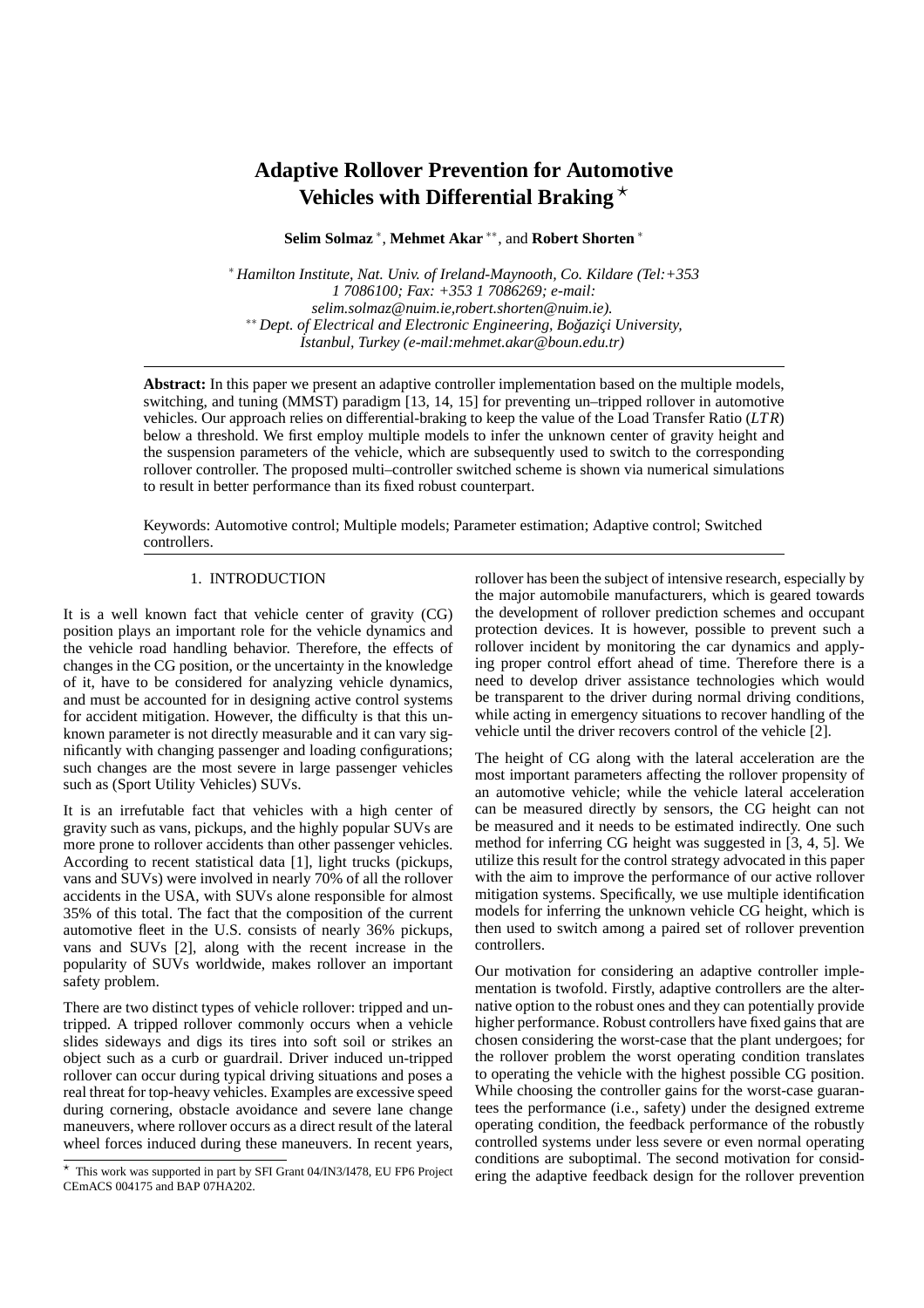

Fig. 1. Single track model with roll degree of freedom.

problem is related to the time constant of rollover accidents, which is on the order of seconds (sometimes even a fraction of a second) and is usually accepted to be quite small (see for example [6] for a discussion of this). While conventional adaptive controllers are known to have slow convergence rates and large transient control errors when the initial parameter errors are large (a factor that renders these control approaches unsuited for use in rollover mitigation applications), utilization of MMST type algorithms [7] may overcome these problems and provide high performance adaptive controllers. Therefore, when improving the controller performance and speed for the rollover problem is considered, MMST framework becomes an ideal choice as it can provide a rapid identification of the unknown parameters as part of the closed loop implementation. This way we can rapidly switch to a controller that is optimal for the maneuver and the vehicle operating conditions, thus improving the overall safety of the vehicle without sacrificing its performance.

The controller design described in the sequel is based on differential braking actuators only, where each of the *n* proposed switched controllers based on differential braking actuator has a linear feedback structure with a fixed gain matrix  $K_n$ , where  $\eta \in \{1, 2, ..., n\}$ . The choice of the control actuator is motivated by the desire to aid the exposition of the multiple model switched control implementation, as the resulting controllers are of simple proportional type. Our controllers are designed to keep the peak magnitude of *LT R* less than one, which is the criterion for preventing rollover occurrence as it is equivalent to preventing one-side wheel lift off. We demonstrate the effectiveness of the resulting control design with numerical simulations.

#### 2. VEHICLE MODELLING

For the multiple model switched controller design that shall be described in the following sections, we utilize two separate vehicle models; the second order roll plane model, and the single track model with roll degree of freedom and with differential brake input. While we use the roll plane models for estimating the unknown CG height of the vehicle in real time, we utilize the single track model with roll degree of freedom to represent the vehicle in simulations and also to implement the output feedback controllers based on the lateral acceleration measurement and utilizing differential braking actuators. For detailed derivations of the following vehicle models see [8, 9].

*Roll plane model:* We use the roll plane model given here for the realtime estimation of CG height based on the multiple

Table 1. Model parameter definitions

| Parameter              | Description                                | Unit                 |
|------------------------|--------------------------------------------|----------------------|
| δ                      | Steering angle                             | rad                  |
| $\boldsymbol{m}$       | Vehicle mass                               | $\left[kg\right]$    |
| $\mathcal V$           | Vehicle speed                              | m/s                  |
| $J_{xx}$               | Roll moment of inertia at CG               | $[kgm^2]$            |
| $J_{zz}$               | Yaw moment of inertia at CG                | $\left[kgm^2\right]$ |
| $l_{\nu}$              | Longitudinal CG position w.r.t. front axle | m                    |
| $l_h$                  | Longitudinal CG position w.r.t. rear axle  | m                    |
| T                      | Vehicle track width                        | m                    |
| h                      | CG height from roll axis                   | m                    |
| $\mathcal{C}_{0}$      | Suspension roll damping coefficient        | [Nms/rad]            |
| k                      | Suspension roll spring stiffness           | [Nm/rad]             |
| $C_{\nu}$              | Linear tire stiffness for front tire       | [N/rad]              |
| $C_h$                  | Linear tire stiffness for rear tire        | [N/rad]              |
| β                      | Sideslip angle at CG                       | rad                  |
| ψ                      | Yaw rate                                   | rad/s                |
|                        | Roll angle                                 | rad                  |
| $\phi$<br>$\dot{\phi}$ | Roll rate                                  | rad/s                |

model switching framework. The 2-state roll plane model is the simplest model capturing the roll dynamics of an automotive vehicle and it is free from the effects of uncertainties originating from unknown tire stiffness parameters; we emphasize that this a factor that makes the roll plane model suitable for the real time estimation of unknown CG position.

Under the small angles assumption, and with reference to right hand side of Figure 1, the equations of motion describing the roll plane dynamics can be expressed in the following 2*nd* order state space form

$$
\begin{bmatrix} \dot{\phi} \\ \ddot{\phi} \end{bmatrix} = \begin{bmatrix} 0 & 1 \\ -\frac{k - mgh}{J_{x_{eq}}} & -\frac{c}{J_{x_{eq}}} \end{bmatrix} \cdot \begin{bmatrix} \phi \\ \dot{\phi} \end{bmatrix} + \begin{bmatrix} 0 \\ \frac{mh}{J_{x_{eq}}} \end{bmatrix} a_{y}, \quad (1)
$$

where  $a_y$  is the lateral acceleration, and  $g$  is the gravitational acceleration. As a simplifying assumption for the derivation of the model, it was assumed that relative to the ground, the sprung mass rolls about a fixed horizontal roll axis along the centerline of the vehicle body at the ground level. Also,  $J_{X_{eq}}$  above denotes the equivalent roll moment of inertia of the vehicle about the roll axis, which is given by

$$
J_{x_{eq}} = J_{xx} + mh^2. \tag{2}
$$

For further description of the parameters appearing in the roll plane model refer to Table 1.

*Single track model with roll degree of freedom:* We use this model to represent the real vehicle in our simulations due to its relative simplicity. We note that this model is the simplest model with combined roll and lateral dynamics. With reference to Figure 1, we denote  $\beta$  as the sideslip angle and  $\dot{\psi}$  as the yaw rate of the vehicle representing vehicle motion on a horizontal surface. Then the equations of motion corresponding to this model are given as follows

$$
\dot{x} = Ax + B_{\delta} \delta + B_{u} u
$$
\n
$$
a_{y} = v(\dot{\beta} + \dot{\psi}) \quad \text{with}
$$
\n
$$
A = \begin{bmatrix}\n-\frac{\sigma J_{x_{eq}}}{m J_{xx} v} & \frac{\rho J_{x_{eq}}}{m J_{xx} v^{2}} - 1 & -\frac{hc}{J_{xx} v} & \frac{h(mgh - k)}{J_{xx} v} \\
\frac{\rho}{m} & -\frac{\kappa}{J_{zz}} & 0 & 0 \\
-\frac{h\sigma}{J_{xx}} & \frac{h\rho}{J_{xx} v} & -\frac{c}{J_{xx}} & \frac{mgh - k}{J_{xx}} \\
0 & 0 & 0 & 0 \\
0 & 0 & 0 & 0\n\end{bmatrix}
$$
\n
$$
B_{\delta} = \begin{bmatrix}\nC_{v} J_{x_{eq}} & C_{v} l_{v} & hC_{v} \\
m J_{xx} v & J_{zz} & 0\n\end{bmatrix}^{T}, B_{u} = \begin{bmatrix}\n0 & -\frac{T}{2J_{zz}} & 0 & 0\n\end{bmatrix}^{T}\n\end{bmatrix}
$$
\n(3)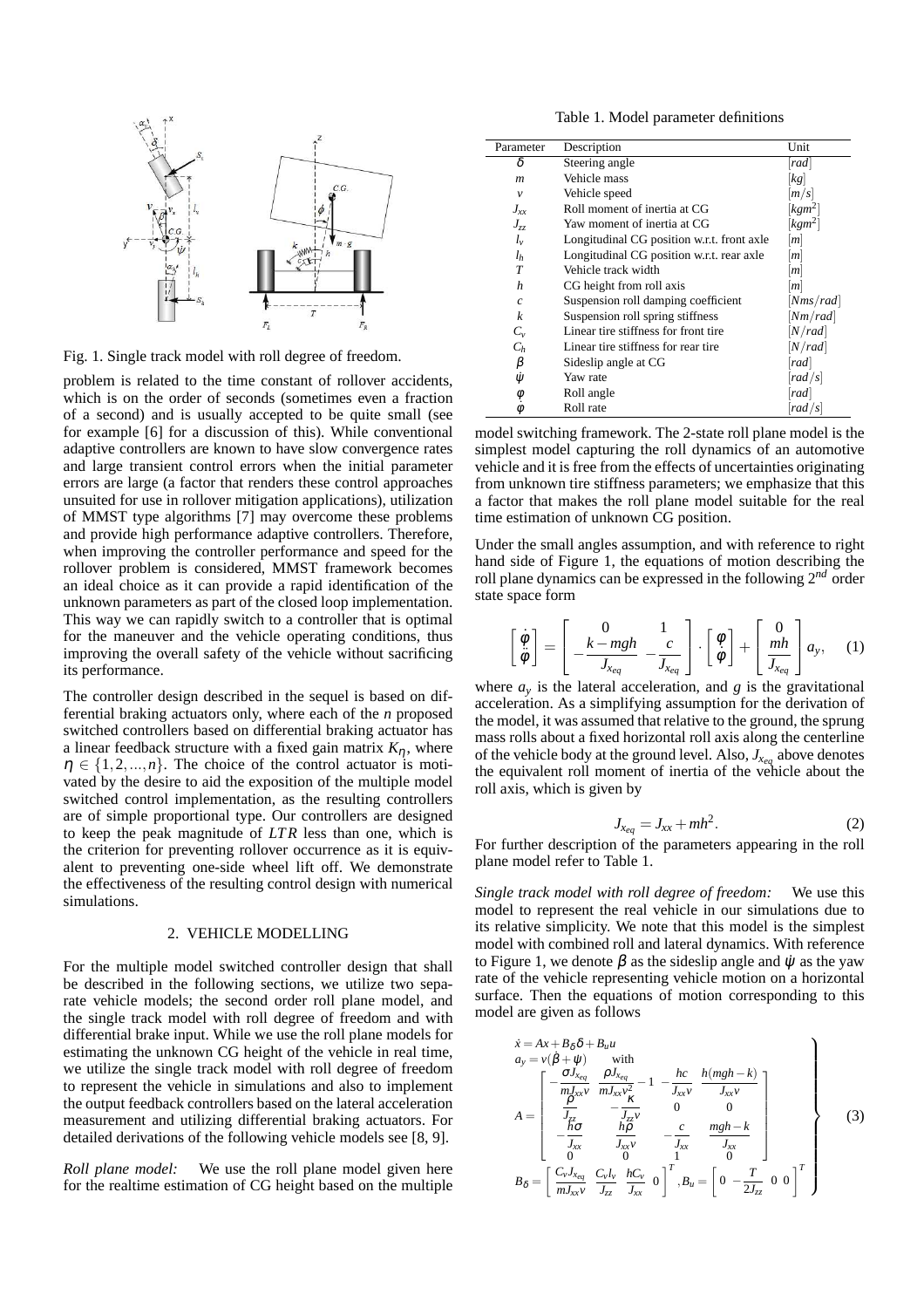

Fig. 2. Differential braking force as control input.

where  $x = \begin{bmatrix} \beta & \psi & \dot{\phi} & \phi \end{bmatrix}^T$  is the state, and *u* represents the total effective differential braking force acting on the wheels; it is positive if braking is on the right wheels and negative if braking is on the left wheels. Differential braking force as the control input is depicted in Figure 2. Further notations and parameters appearing in (3) are described in Table 1.

In order to model the change in the vehicle longitudinal speed as a result of the braking force, we assume that the longitudinal wheel forces generated by the engine counteract the rolling resistance and the aerodynamic drag at all times. Under this assumption, the vehicle speed is approximately governed by

$$
\dot{\nu} = -\frac{|u|}{m}.
$$
\n(4)

**Comment:** The rationale for using differential braking actuators for the rollover mitigation problem discussed here is due to the fact that such actuators are already available in many modern production cars. Vehicles equipped with systems such as ABS (Anti-lock Braking System) and EBS (Electronic Brake System) or similar such systems are capable of selectively braking each of the wheels. Thus our design can potentially be implemented using these systems.

#### *2.1 The Load Transfer Ratio, LT R<sup>d</sup>*

Traditionally, some estimate of the vehicle load transfer ratio (*LT R*) has been used as a basis for the design of rollover prevention systems. The quantity *LT R* [10] can be simply defined as follows

$$
LTR = \frac{\text{Load on Right Tires-Load on Left Tires}}{\text{Total Load}}.\tag{5}
$$

Clearly, *LTR* varies within  $[-1,1]$ , and for a perfectly symmetric car that is driving straight, it is zero. The extrema are reached in the case of a wheel lift-off of one side of the vehicle, in which case *LT R* becomes 1 or −1 depending on the side that lifts off. A dynamical approximation for the load transfer ratio, denoted  $LTR_d$ , is given as follows [11, 12]

$$
LTR_d = -\frac{2(c\dot{\phi} + k\phi)}{mgT}.
$$
 (6)

# 3. ADAPTIVE ROLLOVER CONTROL DESIGN WITH MULTIPLE MODELS & SWITCHING BASED ON DIFFERENTIAL BRAKING ACTUATORS

In this section we describe an adaptive control design for preventing rollover based on differential braking actuators. We use a multiple switched controller structure where the controller switching logic is based on the real-time estimation of CG height [3, 4, 5]. We note that the adaptive control



Fig. 3. Multiple model switched adaptive control structure.

implementation given here is inspired, at large, by the MMST control framework developed by Narendra et al. in a series of publications [7, 13, 14, 15]. In the MMST control framework, each identification model is paired-up with a controller, and based on a performance index of the identification errors a model/controller pair is chosen to control the plant at every instant.

Our multiple switched controller design is unique in the sense that it enables us to synthesize locally robust controllers corresponding to each CG height configuration. This approach, as compared to the alternative robust controller designs in literature, yields improved vehicle cornering performance. We emphasize that in this controller implementation, adaptation is a byproduct of the switching itself.

Since we wish to prevent rollover of the vehicle, our switched controllers are designed to keep the peak magnitude of the load transfer ratio less than one, which implies preventing one-side wheel lift-off, and thus avoiding rollover. The switched multiple model control structure is schematically shown in Figure 3, where there are *n* identification models driven by the same plant output, which are paired up with *n* locally robust state feedback controllers. In what follows, we first describe the switched identification algorithm as a control switching criterion, and then give the implementation of the switched adaptive rollover controller design utilizing differential braking actuators.

#### *3.1 Controller switching criteria*

The height of CG along with the lateral acceleration are the most important parameters affecting the rollover propensity of an automotive vehicle; while the vehicle lateral acceleration can be measured directly by sensors, the CG height can not be measured and it needs to be estimated indirectly. Here we use multiple identification models for inferring the unknown vehicle CG height along with the relevant suspension parameters in real time [3, 4, 5], which is then used as a criterion to switch among a paired set of locally robust rollover prevention controllers. We emphasize that due to this structure of multiple indirect estimation models and the paired controllers, the suggested feedback implementation is an adaptive control approach for the problem of mitigation of rollover, which involves inherent parametric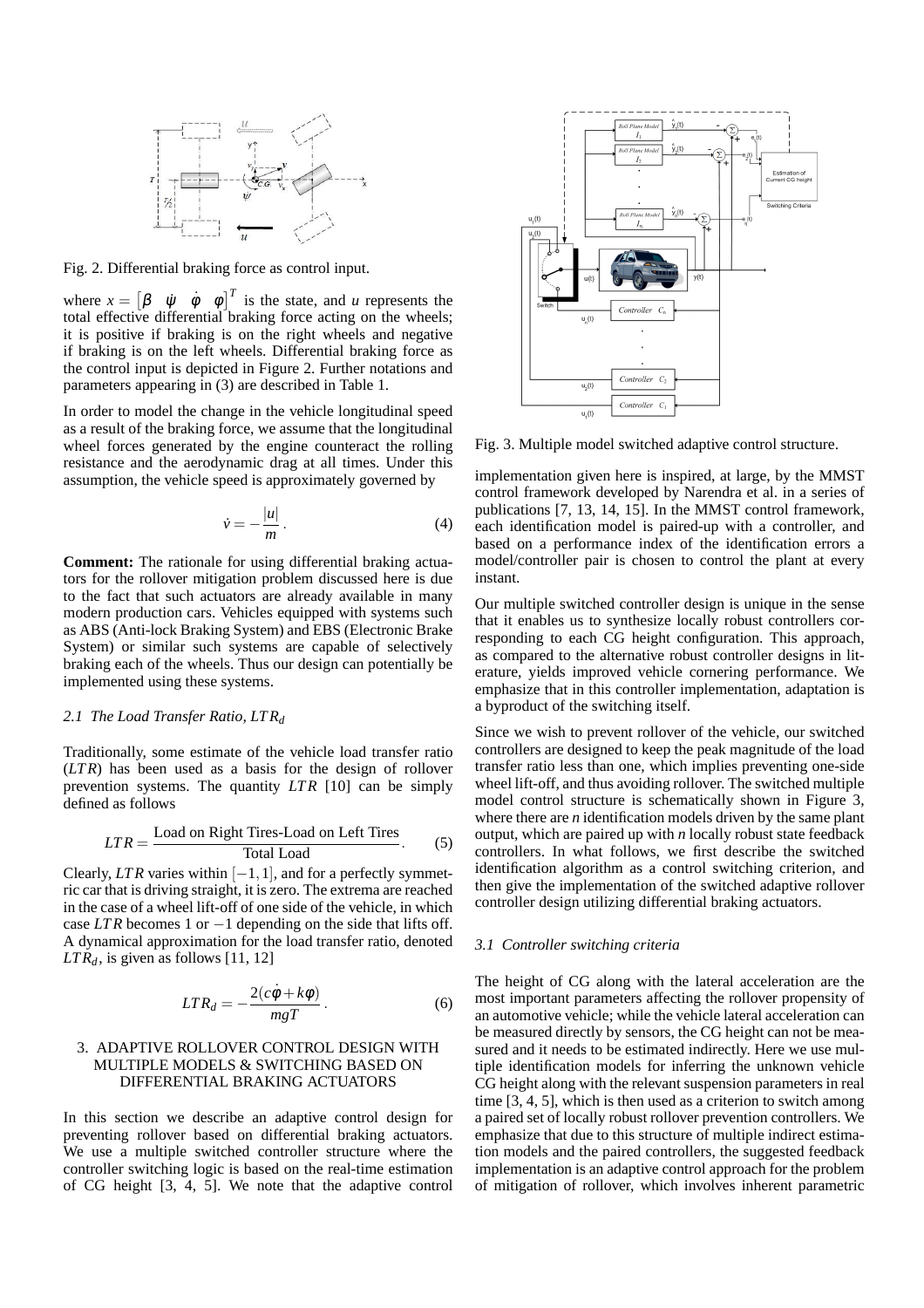uncertainties due to the unknown and/or time varying vehicle parameters.

The identification models are based on the 2*nd* order roll plane model (1) and are mainly used to determine the unknown CG height of the vehicle. The estimation models are obtained by varying the uncertain model parameters within bounded intervals and at a finite number of grid points, where the uncertain parameters are the CG height *h*, linear roll spring stiffness *k*, and the roll damping coefficient *c*. Specifically, each of the unknown parameters is assumed to belong to a closed uncertainty interval such that  $h \in \mathcal{H}$ ,  $k \in \mathcal{K}$ , and  $c \in \mathcal{C}$ , where each interval contains a sufficient number of grid points so that they can be represented as  $\mathcal{H} = \{h_1, h_2, h_3, \ldots, h_p\}, \mathcal{K} =$  ${k_1, k_2, k_3, \ldots, k_q}$ , and  $\mathcal{C} = {c_1, c_2, c_3, \ldots, c_d}$  with dimensions *p*,*q* and *d* respectively. Then  $n = p \times q \times d$  different identification models are formed corresponding to the cross combinations of the grid points in the parameter space. Utilizing (1) the equations of motion corresponding to each model  $I_\zeta$  can be represented as below

$$
I_{\zeta}: \begin{bmatrix} \dot{\phi}_{\zeta} \\ \ddot{\phi}_{\zeta} \end{bmatrix} = \begin{bmatrix} 0 & 1 \\ -\frac{k_{\zeta} - mgh_{\zeta}}{J_{x_{eq}}^{\zeta}} & -\frac{c_{\zeta}}{J_{x_{eq}}^{\zeta}} \end{bmatrix} \begin{bmatrix} \phi_{\zeta} \\ \dot{\phi}_{\zeta} \end{bmatrix} + \begin{bmatrix} 0 \\ \frac{m h_{\zeta}}{J_{x_{eq}}^{\zeta}} \end{bmatrix} a_{y}, (7)
$$

where  $\zeta = 1, \ldots, n$  denotes the identification model number and

$$
J_{x_{eq}}^{\zeta} = J_{xx} + mh_{\zeta}^2
$$

is the equivalent roll moment of inertia. We assume that all models have zero initial conditions such that  $\phi_{\zeta}(0) = 0$ , and  $\dot{\phi}_{\zeta}(0) = 0$ , for  $\zeta = 1, \ldots, n$ . Note that the zero initial conditions physically correspond to starting the identification algorithm at a straight driving state, where the roll angle  $\phi$ , and the roll rate  $\dot{\phi}$  of the vehicle are both zero. Also note that every model is driven by the same input  $a<sub>y</sub>$  (lateral acceleration), which is a measured sensor quantity of the vehicle.

We can then define the identification error for the ζ *th* roll plane model as the difference between the vehicle's measured roll angle and the corresponding model output; we denote this by *e*<sup>ζ</sup> and compute it from

$$
e_{\zeta} = \phi - \phi_{\zeta}, \quad for \quad \zeta = 1, 2, \dots, n. \tag{8}
$$

Next we compute the MMST cost function [7, 13] (a function of the identification error for each model)

$$
J_{\zeta}(t) = \alpha ||e_{\zeta}(t)|| + \beta \int_0^t e^{-\lambda_f(t-\tau)} ||e_{\zeta}(\tau)|| d\tau, \qquad (9)
$$

where  $\zeta = 1, \ldots, n$  and  $\alpha, \beta \geq 0$  are scalars controlling the relative weights on instantaneous and cumulative identification error measures. Also  $\lambda_f$  denotes the forgetting factor. Switching among the models and choosing the one with the minimum cost based on the criterion below

$$
\eta(t) = \arg\min_{\zeta=1,\dots,n} J_{\zeta}(t),\tag{10}
$$

yields the model with the minimum cumulative error and the selected model parameters  $k_n$ ,  $c_n$  and  $h_n$ , represent the vehicle in the parameter space described by  $\mathcal{K}, \mathcal{C}$  and  $\mathcal{H}$ , respectively. Having described the controller switching criteria, we next give the procedure for designing individual rollover prevention controllers  $C_n$ , for the switched controller implementation shown in Figure 3.

### *3.2 Switched controllers based on differential brake input*

Here we present a simple proportional feedback control design for the individual switched controllers. The reason for using a P-controller design in this paper is twofold. Firstly, it is easier to implement and show the benefits of the suggested switched control design. Secondly, P-design has been used in the literature in the context of rollover prevention; for example see [6]. We emphasize that our suggested switched control approach can be used in conjunction with any other preferred control design method for the individual controllers. The switching in controller gains is determined by the realtime estimation of the CG height described earlier, where for each combination of  $h_{\eta} \in \{h_1, \ldots, h_p\}$ ,  $k_{\eta} \in \{k_1, \ldots, k_q\}$ , and  $c_{\eta} \in \{c_1, \ldots, c_d\}$ , there is a paired local controller  $C_{\eta} \in \{C_1, C_2, \ldots, C_n\}$ , where

$$
C_{\eta}: \qquad u_{\eta} = K_{\eta} a_{y}, \quad \eta \in \{1, 2, ..., n\}, \tag{11}
$$

which yields higher performance for the current values of  $h_{\eta}$ ,  $k_n$ ,  $c_n$ . We note that this controller switching rule is based on the certainty equivalence principle  $<sup>1</sup>$ . We further emphasize that</sup> the CG height and the lateral acceleration  $(a_v)$  are the most important factors affecting rollover tendency of a vehicle. As we can estimate CG height, and  $a<sub>y</sub>$  is a measurable quantity, then one can use the simple feedback structure given in (11) for mitigating rollover.

We utilize the single track model with roll degree of freedom and with differential brake input given in (3) to design our simple proportional controllers. As  $LTR_d$  is a metric directly related to rollover occurrence, we wish to synthesize a controller corresponding to each CG height setting, which prevents the peak value of *LT R<sup>d</sup>* below some prespecified level. Specifically, we want to keep

$$
||LTR_d|| \le 1,\tag{12}
$$

for the largest possible steering inputs, which is equivalent to keeping all the 4 wheels in contact with the road and thus preventing rollover. The controller gains  $K_n$  are chosen such that for a certain maximum speed *vmax* and a certain maximum steering input  $\delta_{max}$  (12) is satisfied. This in turn will guarantee that  $||LT R_d|| \le 1$  for all  $|\delta| < |\delta_{max}|$  and  $v < v_{max}$  corresponding to the CG height  $h_{\eta}$ . In this respect each controller  $C_{\eta}$  is a robust controller for the current CG height *h*η.

**Comment:** A basic problem with the controller structure introduced above is that it is always active. That is, it will always attempt to limit the  $LTR_d$ , even in non-critical situations, thus potentially interfering with, and annoying the vehicle driver. It therefore makes sense to activate the controller in situations only when the potential for rollover is significant. One can limit this by putting a threshold output for the activation of the controllers. Since the system output considered here is the lateral acceleration we utilize the following rule for activating the switched controllers

$$
u = \begin{cases} u_{\eta} & \text{for} \quad |a_{y}| \ge [a_{y}]_{threshold} \\ 0 & \text{for} \quad |a_{y}| \le [a_{y}]_{threshold} \end{cases}
$$
(13)

where  $[a_y]_{threshold}$  is a positive scalar representing the controller activation limit. We note that the activation threshold depends

<sup>1</sup> in the sense of adaptive control, the principle of certainty equivalence from tuning to switching is based on the hypothesis that a small identification error leads to a small tracking error [7],[15]. Therefore using a model that has the closest outputs to those of the plant is likely to yield the best feedback control performance.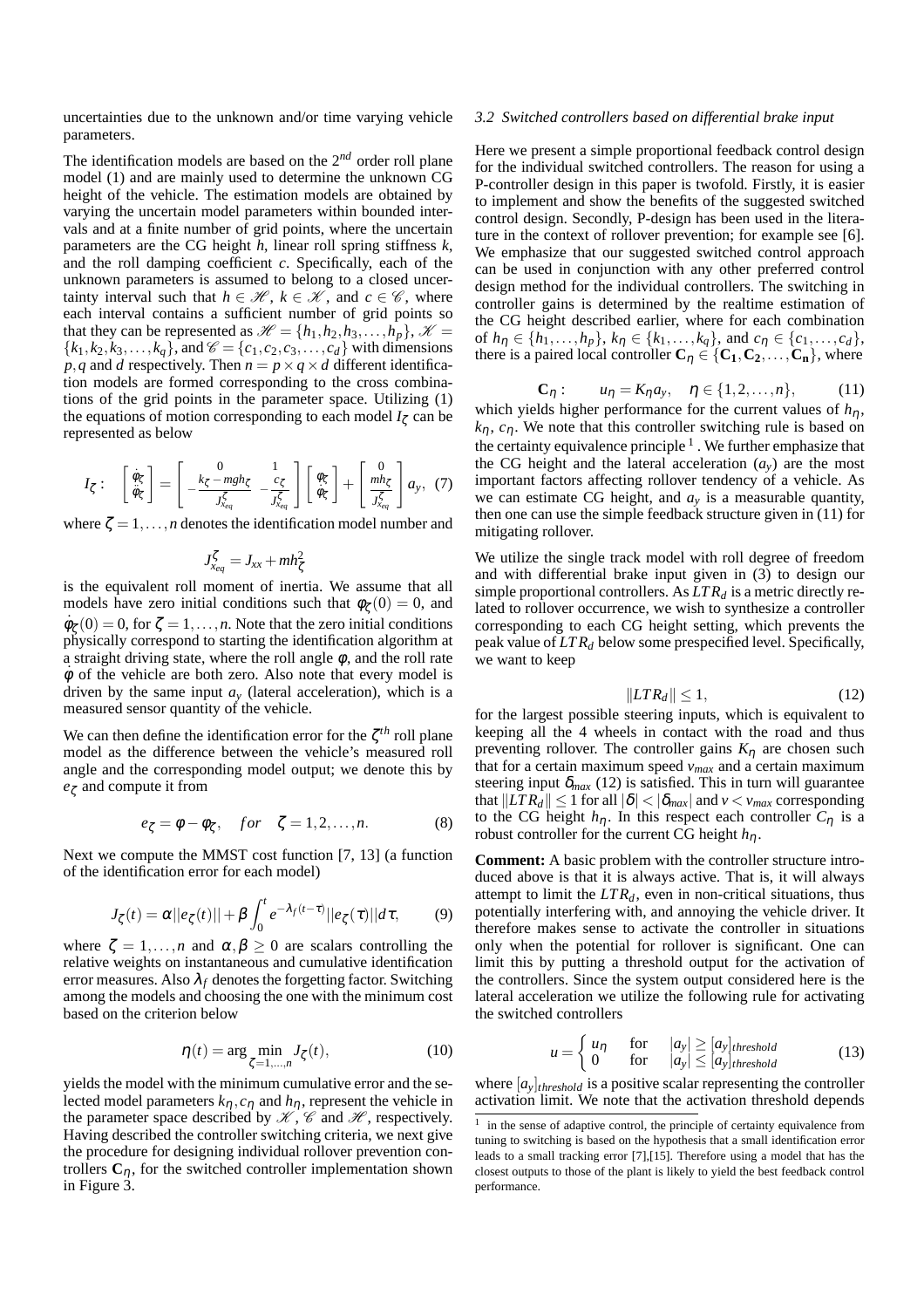Table 2. Simulation model parameters

| parameter       | value                   | unit                             |
|-----------------|-------------------------|----------------------------------|
| m               | 1300                    | $\lceil k g \rceil$              |
| g               | 9.81                    | $\left\lceil m/s^2 \right\rceil$ |
| $\mathcal V$    | 40 (initial speed)      | [m/s]                            |
| $\delta_{peak}$ | 90                      | [deg]                            |
| $J_{xx}$        | 400                     | $[kg \cdot m^2]$                 |
| $J_{zz}$        | 1200                    | $[kg \cdot m^2]$                 |
| $l_{\nu}$       | 1.2                     | m                                |
| l <sub>h</sub>  | 1.3                     | m                                |
| L               | 2.5                     | m                                |
| T               | 1.5                     | [m]                              |
| h               | 0.5 (initially unknown) | m                                |
| $\overline{c}$  | 5000                    | $\left[kg\cdot m^2/s\right]$     |
| k               | 36000                   | $[kg \cdot m^2/s^2]$             |
| $C_v$           | 60000                   | [N/rad]                          |
| $C_h$           | 90000                   | [N/rad]                          |

on the vehicle type and parameters. In the following simulations  $[a_y]$ <sub>threshold</sub> =  $4m/s^2$  was utilized.

#### 4. NUMERICAL ANALYSIS

In this section, we investigate the performance of the proposed adaptive switching rollover controller numerically. In the simulations, we have used the model parameters given in Table 2 for the model representing the simulated vehicle dynamics based on the single track model with roll degree of freedom. For ease of exposition of the numerical results, we assume that the suspension parameters *k* and *c* are fixed and known, but that the CG height is unknown. In doing so, we considered the CG height uncertainty to be such that  $h \in \mathcal{H} = \{0.5, 0.55, \ldots, 0.85\}$ , comprising of 8 possible CG height configurations in total. Also we set the free design parameters for the cost function (9) as  $\alpha = 0.2$  and  $\beta = 0.8$ , while the forgetting factor  $\lambda_f$  was chosen to be 0. We emphasize that the forgetting factor becomes important if the plant undergoes rapid switches; this is not the case for the CG height uncertainty considered here (where we assume that CG height is unknown and not changing in a finite time horizon), thus we set  $\lambda_f = 0$  in the following discussion.

For the design of local controllers, we assumed a peak vehicle speed of  $v_{max} = 40[m/s]$  (i.e. 124 $[km/h]$ ), which represents typical freeway driving condition for a compact passenger vehicle. Furthermore, we assumed a peak steering wheel input of  $\delta_{max} = 90^\circ$  (where the steering ratio of 1/18 was assumed) to design the switched controllers such that, when the vehicle is operating at  $\delta_{max}$  and  $v_{max}$ , the condition (12) satisfied for each CG height configuration, which is sufficient for mitigating rollover. We chose the controller gains  $K_{\eta}$  as small as possible to minimize the control effort. Note that a feature of the control design suggested here is that it allows for reduction of controller actuation, which results in improved efficiency as compared to fixed robust control designs. The resulting 8 controller gains were calculated as follows

$$
K_{h=0.85} = -1280 , K_{h=0.80} = -1100 K_{h=0.75} = -930 , K_{h=0.70} = -780 K_{h=0.65} = -620 , K_{h=0.60} = -480 K_{h=0.55} = -350 , K_{h=0.50} = -220
$$
 (14)

In what follows, we present the simulation results corresponding to the switched control structure shown in Figure 3 that utilize the above control gains based on varying CG configurations. In our plots we provide comparisons of the switched



Fig. 4. Steering input and the resulting CG height estimation.



Fig. 5. Comparison of the *LT R<sup>d</sup>* for the controlled and uncontrolled vehicles.

adaptive controller with respect to a fixed robust controller, where the robust controller has the fixed gain  $K_{h=0.85}$  assuming the worst case CG height of  $h = 0.85m$ . We also compare the results with uncontrolled single track model with roll degree of freedom, where appropriate.

For the numerical simulations, we used a typical obstacle avoidance maneuver known as the elk test with a peak driver steering input of magnitude  $\delta_{max} = 90^\circ$  and with an initial speed of  $v = 124[km/h]$ . The steering profile corresponding to this maneuver and the resulting CG height estimation is shown in Figure 4, where the worst case CG height (i.e.,  $h_{max} = 0.85[m]$ ) was assumed till the initiation of the steering maneuver. After the maneuver starts, the CG height was estimated to be 0.5[*m*] as seen from the figure. In Figure 5 we show the resulting *LT R<sup>d</sup>* comparisons for the controlled and the uncontrolled vehicles. Clearly the uncontrolled vehicle rolls over as  $|LTR_d| > 1$  during the maneuver. Also, both of the robust (i.e., fixed gain) and the switched adaptive controllers prevent rollover by keeping  $|LT R_d|$  < 1. However, the adaptive controller does it in a less conservative way which is favorable. In Figure 6 we compare the vehicle states of the controlled and the uncontrolled vehicles, where we observe that due to smaller attenuation obtained by the adaptive (switched) controller, the resulting states trajectories are closer to the uncontrolled vehicle states as compared to the robust one. Again, this is favorable as the adaptive controller causes smaller driver intervention, and maintains a